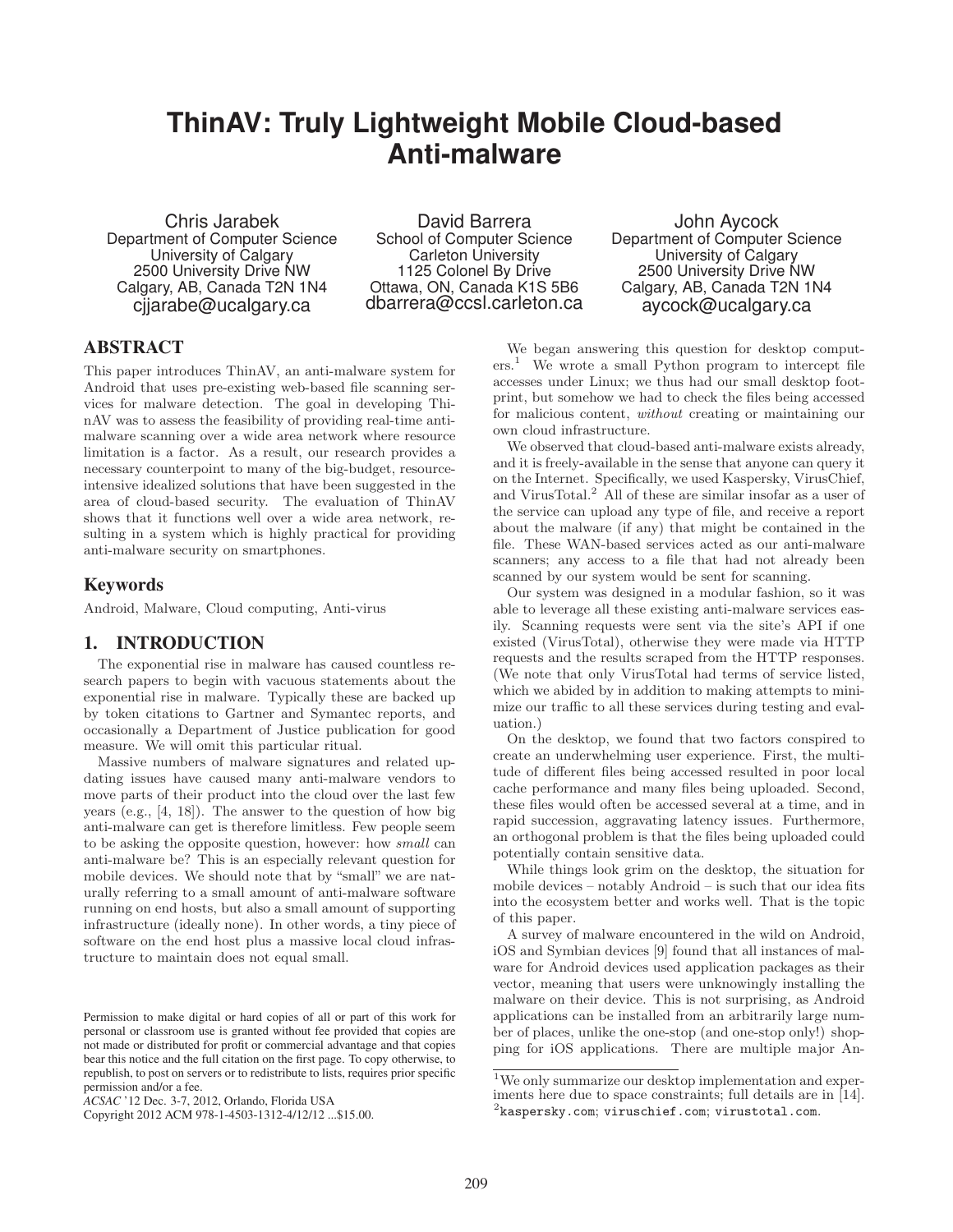droid app markets, even more minor markets, and apps can be downloaded and installed from the Internet or via USB. Furthermore, it is relatively trivial to construct and release a Trojanized version of a legitimate application.

Clearly there is a need for anti-malware protection on Android. In fact, Google has announced that due to the spate of malware on their market, they have developed their own internal anti-malware scanning system called Bouncer, which performs automated scanning of apps submitted to the market [16]. But this is just one application source of many, and this is where our system, ThinAV, fits in.

ThinAV provides lightweight cloud-based anti-malware protection for Android devices, combining a small Android client with the ability to leverage multiple anti-malware services on the Internet. Android effectively forces each application to run as a different user, thus limiting what we need to scan, as one app cannot modify another. We can reasonably constrain ThinAV to look at apps as they are installed, combined with a "killswitch" to manage cases of post hoc detection. This addresses file access latency, but also privacy: only apps, not data, need to be scanned, and ThinAV's design proxies scan requests so that individual users cannot be easily profiled by their IP addresses.

Section 3 presents ThinAV's architecture, after the related work in Section 2. Section 4 extensively evaluates ThinAV, and is followed by a discussion of ThinAV's limitations and our conclusions in Sections 5 and 6, respectively.

# 2. RELATED WORK

Cloud-based malware scanning as posited in [19, 20] was a significant source of inspiration for ThinAV. Their system, CloudAV, has end hosts run a lightweight client (300 LOC in Linux, and 1200 LOC in Windows) which tracks and suspends file access requests until a file has been scanned. This is the only lightweight part; CloudAV relies on a local cloud service consisting of twelve parallel VMs, ten of which run different anti-virus engines, and two run behavioral detection engines. These dedicated scanning servers run in a LAN environment, where the performance hit from network latency and system load is minimal. Even an extension of the CloudAV work to a mobile setting [21] failed to provide any information on how fast their solution operated in the lower-bandwidth / higher-latency mobile realm. ThinAV, by contrast, is truly lightweight. It has a small client that runs on the end host and it relies on already-existing antimalware services on the Internet.

Many cloud-based anti-malware systems (e.g., [17, 5, 6, 4]) are an exercise in load balancing. Well-provisioned cloud servers perform intensive processing, in concert with clients that handle less demanding processing or operations that require client-side context. (In some cases, just extra processing power and not a cloud is needed: one system validates the contents of a mobile device when it is connected to a desktop or laptop computer via USB [7].) Some systems [13, 22, 2] tilt the balance and make the client a straightforward source of security data for the cloud to process, but again this needs resources on the server side if not the client side. ThinAV sidesteps this by combining a lightweight client with the ability to leverage existing services.

At the other extreme is anti-malware that is based on the end host, per the traditional anti-malware model. This presents a problem on resource-constrained mobile devices, and consequently these mobile systems tend to employ various generic detection heuristics, such as battery consumption [15], memory consumption [12], and heuristic (mostly permission-based) rules [8]. Running solely on a mobile device is neither lightweight nor does it allow use of existing services, though.

Finally, Meteor [1] draws on existing information sources such as developer registries, application databases and remote application killswitches to provide single-market security guarantees in a multi-market environment. While Meteor could potentially provide a framework in which ThinAV could operate, the server-side component is as yet unimplemented.

# 3. SYSTEM ARCHITECTURE

In this section we present the ThinAV anti-malware system. We begin with an overview, followed by a threat model, and then describe each ThinAV component.

## 3.1 Overview

ThinAV is an anti-malware system for Android which offloads the chore of scanning to existing third-party malware scanning services. ThinAV was designed to be lightweight, modular, extensible and has been tested with freely available online services such as Kaspersky, VirusChief, VirusTotal and ComDroid [3]. These scanning services all behave similarly in receiving cryptographic hashes of files or the binaries themselves as queries, and returning a scan result.

As shown in Figure 1, ThinAV consists of two main components: (1) an Android client, which submits applications for scanning and (2) a server which submits received files to third-party scanning services and notifies the client in the event of malware detection. The client software consists of modifications to the Android OS package manager as well as a client app for user notification of the scan result. A Killswitch module acts as a periodic post-installation scanner for installed apps. For performance reasons (described in Section 4), the server caches scan results in order to return them faster to clients.

Aside from performance and power consumption reduction, a clear benefit of splitting the client and server is the ability to update scanning modules without having to update the client code. This enables on-demand addition or removal of scanning services.

# 3.2 Threat Model

Android provides strong application isolation by assigning each application an unprivileged unique UNIX user id (UID). Once apps are installed, the underlying Linux kernel ensures isolation between apps and grants privileges according to the pre-approved permission request (displayed to the user at install-time). Under this security model, the key threat to the user and OS originates primarily from malicious apps that are installed voluntarily by a user, rather than from traditional vectors for malware such as drive-bydownloads and malicious executables [9]. Our threat model assumes:

1. Side-loaded<sup>3</sup> apps cannot be executed without being installed through the OS-provided PackageInstaller,

<sup>3</sup>Side-loaded apps are installed through mechanisms other than the official Google Play Store (e.g., third-party markets, file downloads).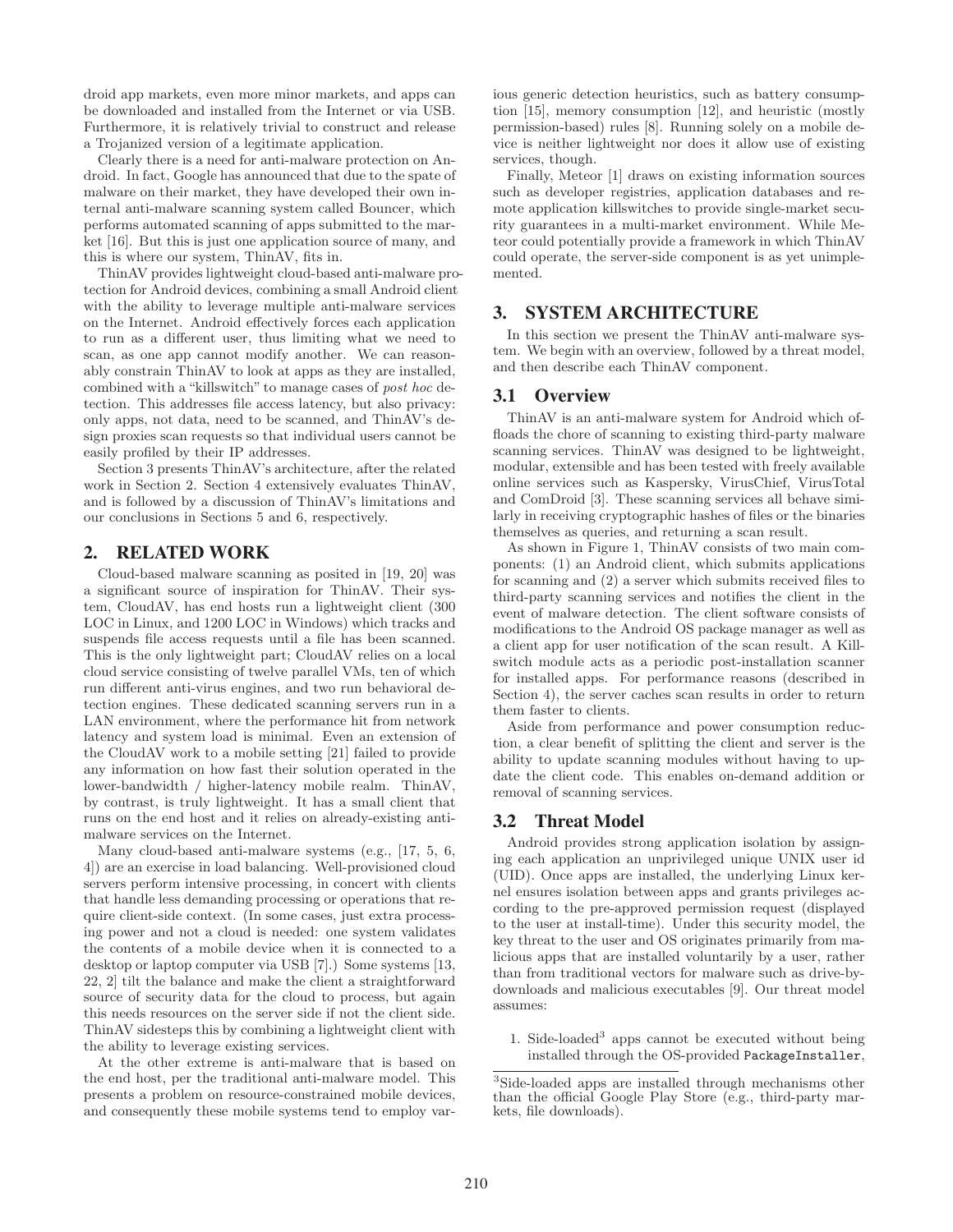

**Figure 1: System architecture diagram for ThinAV.**

a low-level framework responsible for completing the installation process.

- 2. Once installed, applications cannot modify their code dynamically. The only way to modify code or functionality is through an application update, which in itself is a new installation (that preserves user data) bound to Assumption 1.
- 3. The OS and pre-installed system applications are trusted.

# 3.3 Server

The ThinAV server component is responsible for receiving scan requests and submitting them to the scanning modules on behalf of the client. The ThinAV server is currently implemented in Python using the  $Flask<sup>4</sup>$  0.8 web application micro-framework and runs on Linux. The server is designed in a modular object-oriented fashion, where a parent class provides scanning modules (i.e., subclasses) with all the functionality needed for searching and updating the local cache, as well as uploading binaries via HTTP POST requests.

To improve performance, the ThinAV server uses a local cache, which is implemented as a flat file containing previous scan results. While most online malware scanning services cache scan results, the latency in returning results (even those which are cached) was found to be unacceptable in our test conditions (see Section 4). Thus, whenever a scanning module is instantiated, the local cache is first checked.

The cache holds an MD5 hash of each scanned file, the full path to the file, the number of times ThinAV has been asked to analyze the file, the last time such an access has occurred, the infection status of the file, a note for additional scan details, and the module that was used when the file was analyzed.

## 3.4 Safe Installer

Safe Installer is the ThinAV component on the client responsible for preventing malicious applications from being installed. To build Safe Installer, we modified the Android Package Installer framework,<sup>5</sup> the system code in charge of parsing Android packages to verify integrity, and later completing the installation or update process by creating a new UID (if necessary) and placing files in the appropriate directories. All side-loaded applications must go through the Android Package Installer for installation, making this a ideal choke-point for placing our ThinAV client.

Specifically, we modified the PackageInstallerActivity class to make use of ThinAvService, a new service class which communicates with the Thin AV server described in the previous section. The service provides a single public function checkAPK, accessed via an interface defined using the Android Interface Definition Language. The checkAPK function takes the file system path of the Android app package (APK) being installed, reads the file and creates a cryptographic hash of the APK. This hash is then sent to the ThinAV web application, which returns a scan report, if such a report exists. If no scan report exists, the APK is uploaded to ThinAV where it is passed off to one of the third-party scanning services. When a scan result is returned, that result is passed back to ThinAvService and checkAPK then returns a Boolean value indicating whether or not the installation should be allowed to proceed. The PackageInstallerActivity then allows or prevents the installation of the application, displaying the appropriate information dialogs to the user, where necessary.

# 3.5 Killswitch

Safe Installer can prevent the installation of applications known to be malicious. However, Safe Installer will be unable to prevent the installation of malicious apps in two cases. First, when a malicious application was installed on a device prior to the installation of ThinAV; and second, when an application was installed on a device but was not flagged as malicious at the time of installation. A Killswitch was developed to address these two scenarios. The Killswitch operates independently of any specific application installation mechanism, making it ideal for the multi-market ecosystem available on Android devices.

The Killswitch was developed as a standalone Android application capable of communicating with the ThinAV server, similar to the Safe Installer, but invoked on-demand rather than automatically at install-time.

The Killswitch has three different functions available to the user. (1) It can upload all applications to ThinAV for analysis (if those applications are not in the ThinAV local cache); (2) it can manually check if any non-system applications on the device have been flagged as malicious; and (3) it can regularly check the device for malicious applications

<sup>4</sup>http://flask.pocoo.org/

<sup>5</sup>Specifically, we modified the Android 2.3.7 source code which was in use by most deployed Android devices [23].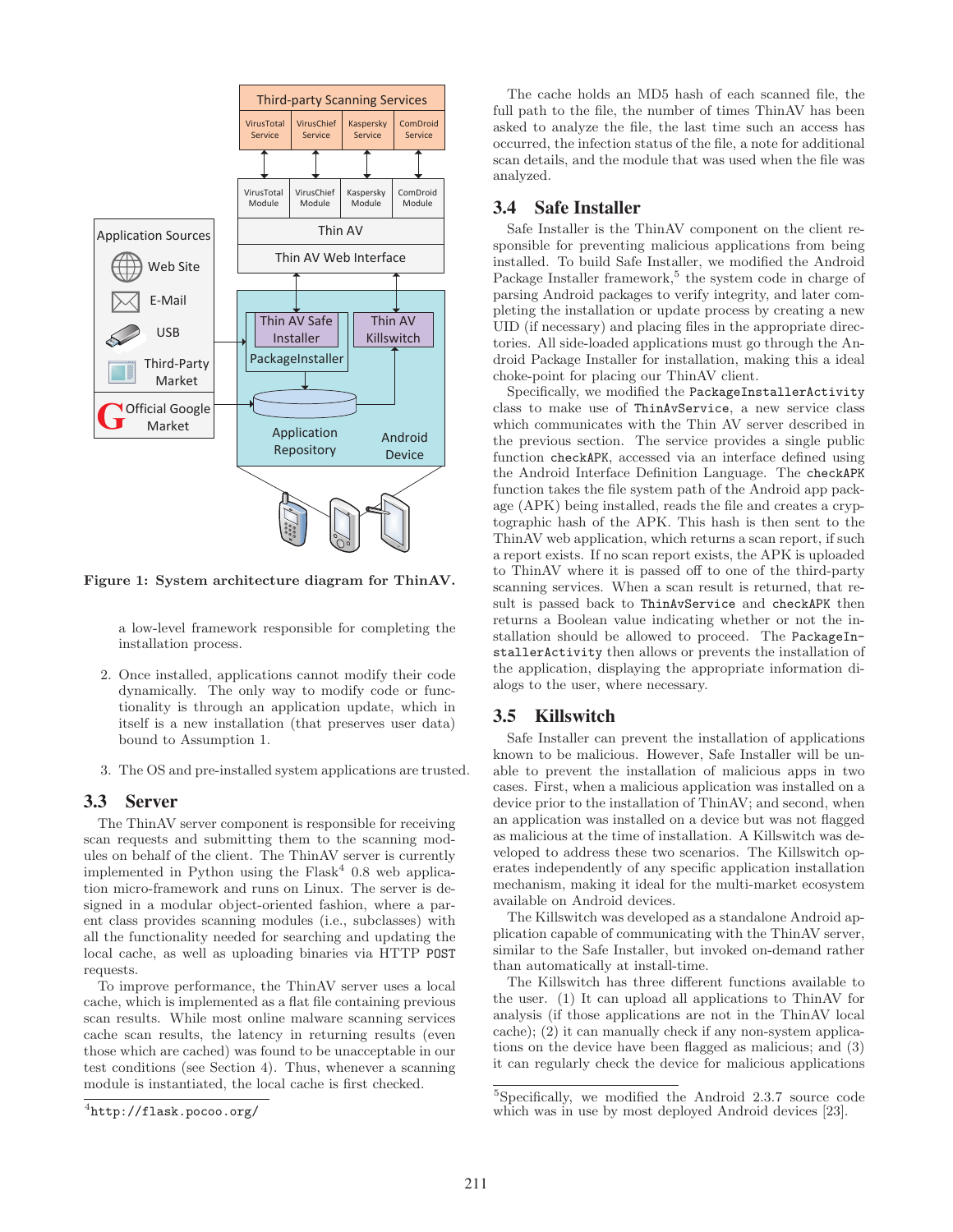using a scheduled event. In the current implementation the killswitch is scheduled to run every 15 minutes.

When the Killswitch is checking for malicious apps, it uses the PackageManager class to locate all Android packages installed on the device. For each package, the Killswitch reads the meta-data, creates a hash of each app's byte contents, and a collection of all package hashes is sent to the ThinAV server. If a package has already been hashed by the Killswitch, then the hash is stored in a file which is only accessible to the Killswitch. This hash can then be retrieved much more quickly than recomputing the hash every time the device is fingerprinted. If any of the hashes sent to the ThinAV server are found to be from a malicious app, the user is notified of the infection, and presented a list of applications suspected to be malicious. The user can then choose to initiate the removal of those applications.

## 3.6 Scanning Modules

ThinAV can be configured to offload scanning to any thirdparty malware scanning service with a public API or web interface. The system currently has modules for four scanning services that are freely available online: Kaspersky, VirusChief, VirusTotal, and ComDroid. These services all behave similarly insofar as a user can upload any type of file (executable, data, etc.) through the website of the service and receive a report as to any malware that might be contained in that file. Unfortunately, these scanning services are based on proprietary anti-malware engines, and as such, the exact details of the engines underpinning these services are very closely held trade secrets. Therefore, the exact capabilities and limitations of these services with respect to threat detection are not publicly known.

The currently implemented modules and their descriptions:

- Kaspersky Offers a free service that uses a proprietary anti-malware engine for scanning files that are 1MB or smaller in size.
- VirusChief A multi-engine anti-malware scanning service with a 10MB file size limit.
- VirusTotal Scans uploaded files up to 20MB in size with 42 different scanning engines. VirusTotal has a public API to interact with its services.
- ComDroid While not an anti-malware engine, Com-Droid can identify potential vulnerabilities in Android apps by performing static code analysis. The Com-Droid module identifies scanned applications as being "at risk" as opposed to being "infected".

The ThinAV server is currently configured to select scanning services based on the average amount of time each module takes to scan a file. We found the fastest service to be Kaspersky, followed by VirusChief, ComDroid, and Virus-Total. If any scanning module returns an error from an attempted online scan, then the next module in the priority sequence is selected. If all four scanning modules fail, a general error code is returned to the device that originated the request. Performance measurements for the scanning modules are discussed in the following section.

# 4. THINAV EVALUATION

This section presents the results of our evaluation of ThinAV. All development and testing was done on the Android

| Number of Apps            | 1022      |
|---------------------------|-----------|
| Mean App Size             | 2.65 MB   |
| Median App Size           | 1.78 MB   |
| Minimum App Size          | $0.02$ MB |
| Maximum App Size          | 37.06 MB  |
| Proportion of Apps <1 MB  | 34.64%    |
| Proportion of Apps <10 MB | 97.16 %   |
| Proportion of Apps <20 MB | $99.51\%$ |
|                           |           |

**Table 1: General file size characteristics of the Android test data set.**

emulator provided in the SDK. The emulator enabled rapid development on different versions of the Android operating system, and allowed for changes to be made to the Android source code.

Working on the emulator presents evaluation issues with respect to network performance. Because ThinAV is heavily reliant on the network, link speed has a direct impact on performance. On a mobile device like a cell phone, the speed of the cellular connection can vary based on the location of the user, radio interference, the load on the cellular network, as well as other factors. Due to the challenges involved in cellular network measurements, we use the results of Gass et al. [10].

# 4.1 Data Set

The evaluation process was performed with a collection of apps downloaded from the official Google Play Store (known as the Android Market at the time of data collection) using a custom crawler. We downloaded the top 50 free apps (as ranked by user ratings) in each application category on January 3, 2012. The majority of package downloads were successful, with 28 downloads causing repeated failures. This resulted in 1,022 apps spread across 21 application categories, with each category having between 46 and 50 packages. Table 1 summarizes the key file size statistics of the data set.

## 4.2 Malware Detection

We first uploaded the entire data set to the VirusTotal scanning service to to confirm that VirusTotal, and therefore other scanning services are capable of correctly receiving and scanning Android applications. This initial scan also allowed us to obtain a baseline of detection. That is, to see how many apps in our initial data set contain malware.

VirusTotal flagged several possible instances of malware in the data set downloaded from the Google Play Store. Of the 1,022 apps uploaded, 1,019 were scanned (three apps were skipped due to size restrictions) and 27 were flagged as malware by at least one scanning engine. One package was flagged as malware by four different engines, nine packages were flagged by two engines, and the remaining seventeen packages were flagged as malware by a single engine. Table 2 provides details on some of the commonly flagged samples. The most commonly identified sample was from the Adware.Airpush family. However, the majority of these samples were identified by a single scanning engine (DrWeb), which raises the possibility of this being a false positive. The next most common sample was Plankton, which was identified by a variety of scanning engines. The remaining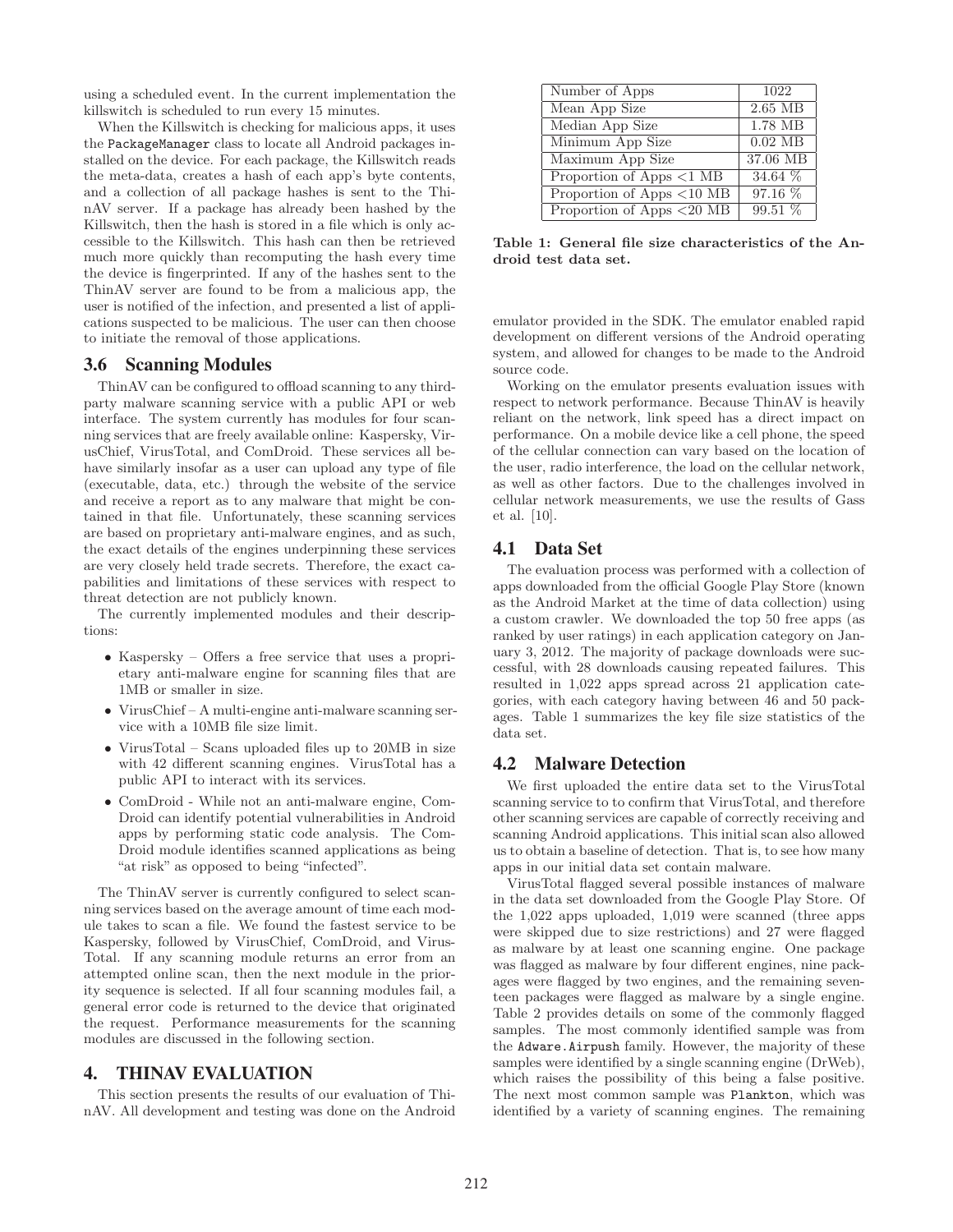| Sample Name          | Malware Type | Count           | Detection      |
|----------------------|--------------|-----------------|----------------|
|                      |              |                 | Engineering(s) |
| Adware.Airpush(2, 3) | Adware       | 15 <sub>2</sub> | DrWeb,         |
|                      |              |                 | Kaspersky      |
| Plankton (A, D, G)   | Trojan       | 6               | Kaspersky,     |
|                      |              |                 | Comodo,        |
|                      |              |                 | NOD32.         |
|                      |              |                 | Trend          |
|                      |              |                 | Micro          |
| SmsSend (151, 261)   | Dialer       | 2               | DrWeb          |
| Rootcager            | Trojan       | 2               | Symantec       |

**Table 2: Most frequent samples of malware detected in Google Market data set. Detection engine refers to which VirusTotal scanning engines detected the sample.**

malware samples had far fewer occurrences in the data set.

While the test data set only suggested that 6 of the AV engines used by VirusTotal are capable of detecting Android malware, we later confirmed that as many as 26 (more than half of the VirusTotal scanning engines) are capable of detecting some form of Android specific malware.

# 4.3 AV Scanning Module Performance

We developed a testing program which uploaded files of different sizes to each of the scanning services at specific time intervals. This program was designed to measure the response time of each service. The program submitted 12 files (of sizes 0 KB, 1 KB, 2 KB, 4 KB, 8 KB, 16 KB, 32 KB, 64 KB, 128 KB, 256 KB, 512 KB and 1023 KB) for scanning in random order over an 8 day window. The files were created by a script which produces files of a specified size filled with pseudo-random bits with the expectation that files generated in such a way would have an extremely low probability of being flagged as malware by one of the scanning services, or exist in the service cache. Test files were uploaded in a pseudo-random order every time the test program was run to overcome any penalty that might be incurred against the first file being uploaded due to DNS lookups.

#### *Results.*

For each of the three scanning services, several hundred response time measurements were recorded. A cursory review of the data showed a handful of extreme outliers for each service. Any measurement beyond two standard deviations of the mean was classified as an outlier. This threshold was chosen because it eliminated the most extreme results, while retaining the vast majority of the data.

A comparison of the measurements from the three services shows a clear difference of nearly an order of magnitude between the performance of VirusTotal and the other two scanning services. The average response times from Kaspersky and VirusChief range from 1.54 – 14.49 seconds and 6.82 – 28.70 seconds respectively, while the response times from VirusTotal range from  $1.21 - 229.28$  seconds (though the latter range becomes 148.92 – 229.28 seconds, when only non-zero file sizes are considered). The upload portion of VirusTotal shows response times similar to Kaspersky with response times ranging from 1.94 – 11.74 seconds.

With the outliers removed, the response time data was plotted (see Figures 2, 3, and 4) in an attempt to determine the correlation between file size and service response time

for the three scanning services. Each of the figures shows the upload file size plotted versus the response time for each of the three scanning services, and Figure 5 graphs the upload and response speed of VirusTotal. Kaspersky and VirusChief both show a similar positive correlation between file size and response time, with the VirusChief data being positively shifted on the y-axis (and therefore slower) by roughly fifteen seconds. VirusTotal, on the other hand, shows little if any relationship between file size and response time. The trend of the VirusTotal response time data is slightly negative and has a much larger y-intercept than either of the other two scanning services. Conversely, the upload portion of the VirusTotal scan shows a trend very similar to Kaspersky. With this data, we produced a set of linear equations which approximate the performance of the scanning services as a function of the number of bytes in the file (see Table 3).



**Figure 2: Scan response time versus file upload size for the Kaspersky virus scanner service.**



**Figure 3: Scan response time versus file upload size for the VirusChief virus scanner service.**

#### *Discussion.*

It is not surprising that Kaspersky, which only scans with a single anti-virus engine, returns the fastest results, and VirusChief, which scans with six anti-virus engines is roughly fifteen seconds slower than Kaspersky when scanning a similarly sized file. We attribute the erratic VirusTotal performance to the company's prioritization of scanning requests. VirusTotal assigns the lowest priority to requests that are sent via their formal API, and the response appears to not be dependent on the size of the uploaded file, but rather on how busy the VirusTotal scanning service is at any given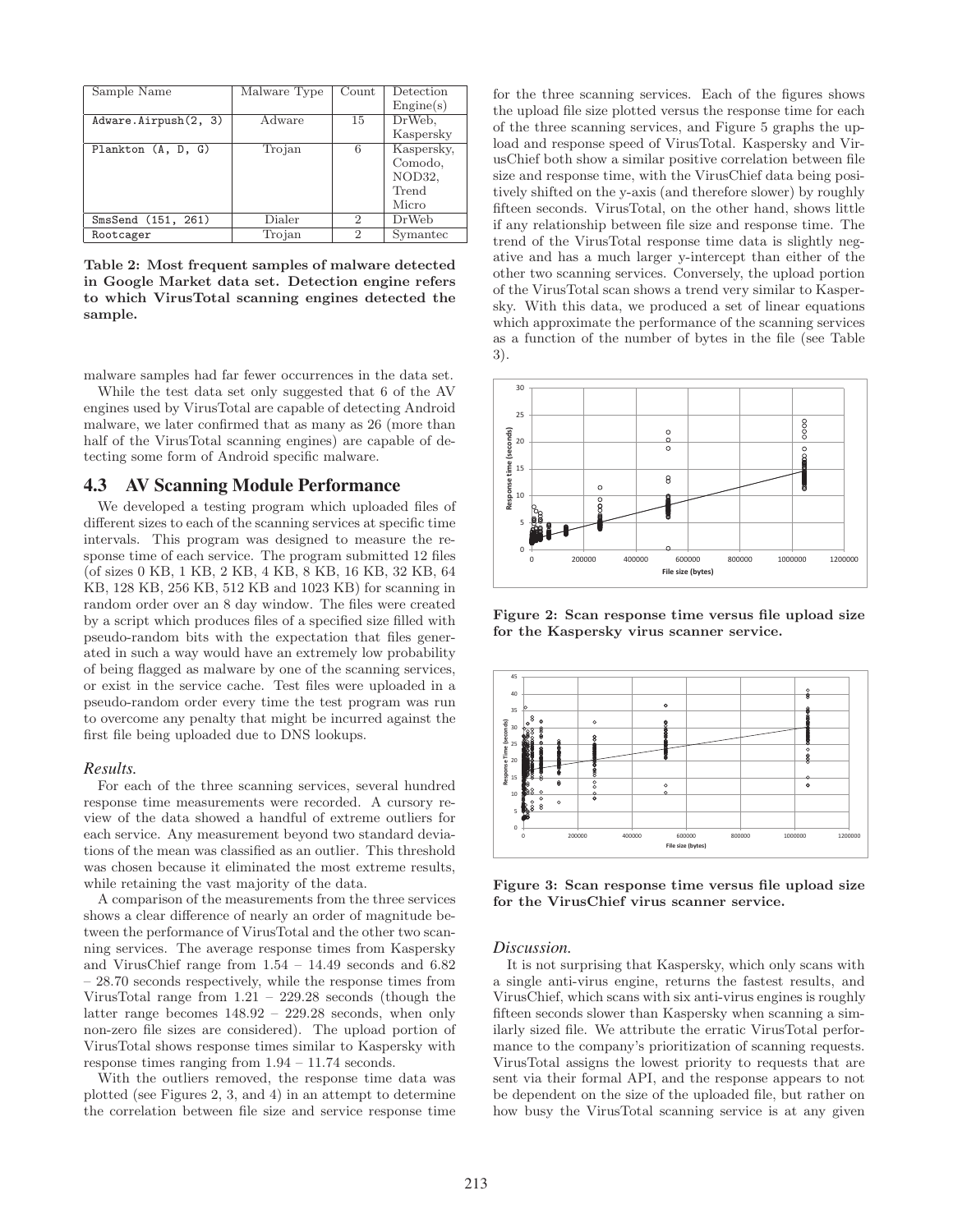

**Figure 4: Scan response time versus file upload size for the VirusTotal virus scanner service.**



**Figure 5: Upload response time versus file upload size for the VirusTotal virus scanner service when uploading a file and not polling for a scan result.**

moment. This distinction is made much clearer when comparing the time required to scan a file with VirusTotal with the time required to merely upload a file to VirusTotal.

# 4.4 ComDroid Performance

To evaluate ComDroid, we uploaded each of the 1,022 apps in our data set to the ComDroid scanning service over a two day period. For each upload, we recorded the time required for a scan report to be returned.

#### *Results.*

Of the 1,022 packages uploaded to ComDroid, 993 were scanned, with the remainder being rejected by the server due to a 10 MB size limitation. Of the 993 packages scanned by ComDroid, 8 returned a scan error, resulting in 985 valid scan results. The mean response time was 40.67 seconds ( $\sigma$ )

| <b>Kaspersky</b> | $f(x) = 10^{-5} \times x + 1.891$                                                                                     |
|------------------|-----------------------------------------------------------------------------------------------------------------------|
| VirusChief       | $f(x) = 10^{-5} \times x + 17.133$                                                                                    |
|                  | VirusTotal $\int f(x) = -9 \times 10^{-6} \times x + 182.98$<br>VirusTotal (Uploads) $f(x) = 9^{-6} \times x + 1.947$ |
|                  |                                                                                                                       |

**Table 3: Linear equations for each of the three scanning services derived from Figures 2, 3, 4, and 5. Equations calculate the response time for each scanning service for a file** x **bytes in size.**



**Figure 6: Response time of the ComDroid service as a function of package size.**

| ComDroid $f(x) = 0.0132 \times x + 9.6893$ |
|--------------------------------------------|
|--------------------------------------------|

**Table 4: Linear equation for the ComDroid scanning service.**

 $= 77.60$  seconds), and the median response time was  $18.63$ seconds. Figure 6 shows the response time plotted as a function of the package size, and the exact function is specified in Table 4. There is a clear positive linear relationship between package size and scan time, although numerous outliers are present.

#### *Discussion.*

The performance of the ComDroid service is somewhat similar to both the Kaspersky and VirusChief services (Section 4.3). However, the linear trend is much less prominent. The most likely explanation for this lies in the nature of the analysis performed by ComDroid. ComDroid is a static code analysis tool, and as such, it is safe to assume that the time required to analyze an Android app is more directly influenced by the amount of code in the package, than the total size of the package. Given that many apps contain numerous resource files (images, sounds, video, etc.) which are not scanned by ComDroid, it is easy to imagine how a package might have a large size, but a relatively small amount of code. It is quite likely that the observed linear trend is much more a result of the upload time and not the code-to-resource-file ratio of the package.

ComDroid detects a wide variety of "programming errors". In our experiment, 971 of 985 apps (98.6%) were flagged by ComDroid as containing some type of code that is vulnerable to exposed communication. This suggests that, at least in its current form, simply flagging an application as being "at risk" if there is any instance of exposed communication would effectively cripple the ability of users to install apps on their device. Chin et al. [3] (the ComDroid authors) suggest that in their data, after manual inspection of warnings, only about 10–15% were genuine vulnerabilities.

We believe that there is a place for ComDroid (and other tools like it) in the ThinAV architecture. However, the behavior of this ThinAV module would likely have to be adjusted over time to prevent excessive false positives. This could be done by creating thresholds which would flag a package as vulnerable if it had significantly more exposed surfaces than average for a given type of warning.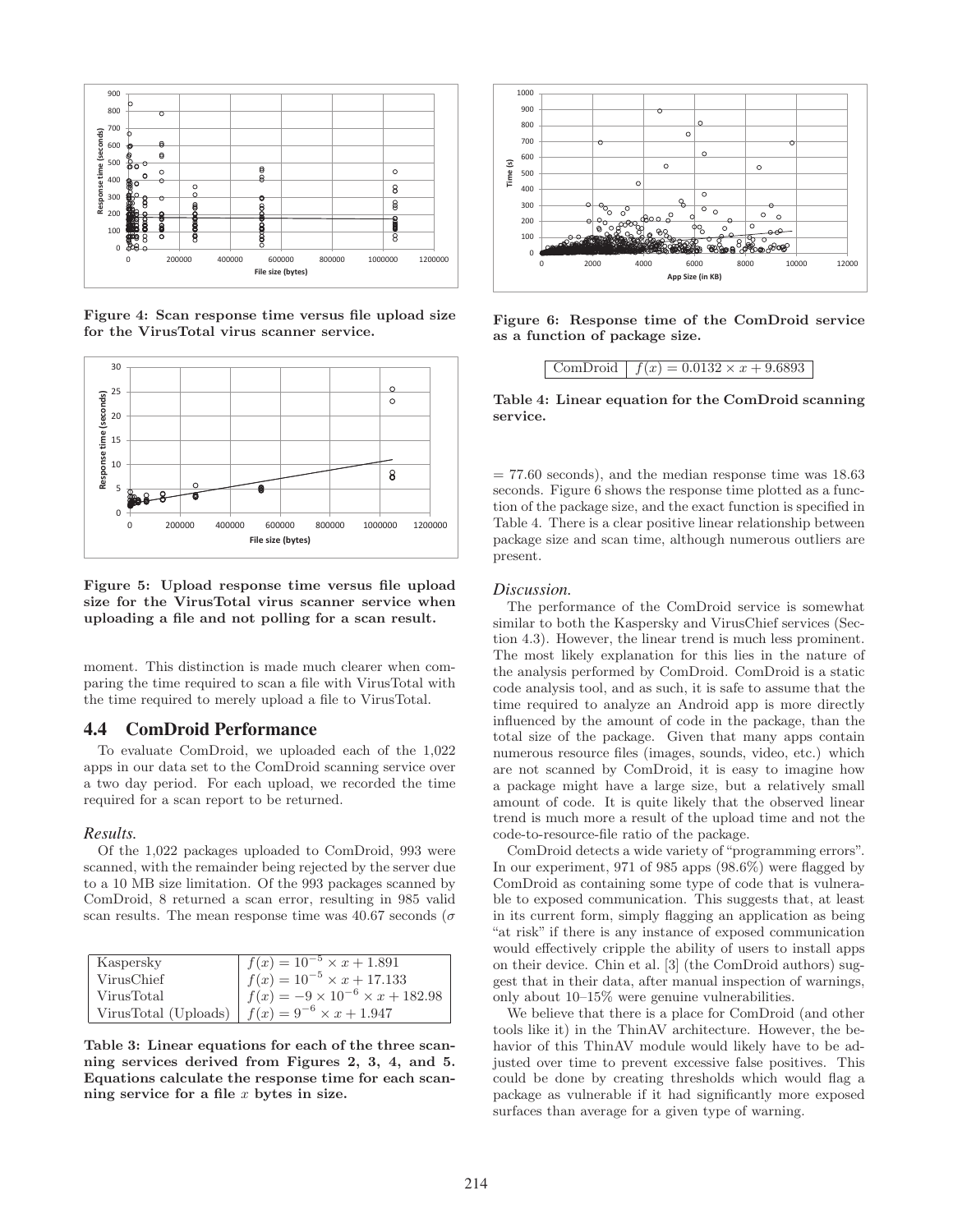| Network Con- | Upload<br>Speed | Download     |
|--------------|-----------------|--------------|
| figuration   | (KBps)          | Speed (KBps) |
| Typical 3G   | 16.25           | 84.13        |
| Ideal 3G     | 1792.00         | 1792.00      |
| Typical WiFi | 190.38          | 155.38       |
| Ideal WiFi   | 76800.00        | 76800.00     |

**Table 5: Network speeds used for evaluating the mobile implementation of ThinAV.**

| Network Configuration | Small File | Medium File | Large File |
|-----------------------|------------|-------------|------------|
| Ideal 3G              | $0.034$ s  | $0.232$ s   | 0.293 s    |
| Typical 3G            | $0.041$ s  | $0.239$ s   | 0.300 s    |
| Ideal WiFi            | $0.034$ s  | $0.231$ s   | $0.293$ s  |
| Typical WiFi          | $0.035$ s  | $0.233$ s   | $0.294$ s  |

**Table 6: Time required to check an package in ThinAV, for three different file sizes, and four different network configurations, assuming the scan result is already cached by the ThinAV server**

# 4.5 Safe Installer Performance

The performance of the Safe Installer is based on three factors: the size of the package being scanned, the speed of the network to which the device is connected, and whether or not the package being installed has already been scanned by ThinAV. To evaluate the Safe Installer, we use three different file sizes: 0.76 MB (small), 1.78 MB (medium), and 3.56 MB (large), corresponding to the median size of apps in the category with the smallest median size (medical apps), the median size for the entire data set, and the median size of apps in the category with the largest median size (educational apps). We also use the "ideal" and "typical" 3G and WiFi speeds from prior work [10, 11] (see Table 5).

## *Results.*

The best case scenario for the performance of the safe installer is when the package being installed has already been scanned by ThinAV. In this case, the cost for performing an install time check is equal to the time required to hash the installing application, send the hash to ThinAV, look up the scan result, and return the scan result.

We measured the time required to hash a small, medium, and large application on the Android emulator, and took the average of five runs for each size. The emulator was able to calculate hashes of small files in 0.033 seconds, medium files in 0.231 seconds, and large files in 0.293 seconds. We recorded the amount of data uploaded and downloaded during transmission of the hash to the ThinAV server, as well as the reception of the result. This was approximately 200 bytes (100 up, 100 down), although this amount varied slightly with the file being scanned. Finally, the cost of the ThinAV server performing a cache lookup was 0.0002 seconds. Table 6 summarizes the results for this best case scenario. In general, even the largest file over the slowest network only takes 0.3 seconds to check with ThinAV.

The worst case scenario is when the application being installed has not been scanned by ThinAV, and therefore the whole package must be uploaded to ThinAV, which must then upload the package to one or more of the third-party scanning services. Using the formulæ in Tables 3 and 4,

| Network Configuration | Small File | Medium File       | Large File |
|-----------------------|------------|-------------------|------------|
| Ideal 3G              | $36.56$ s  | $98.13$ s         | 170.29 s   |
| Typical 3G            | 84.66 s    | 210.00 s          | 394.14 s   |
| Ideal WiFi            | $36.13$ s  | $97.14 \text{ s}$ | 168.31 s   |
| Typical WiFi          | $40.23$ s  | $106.68$ s        | 187.39 s   |

**Table 7: Time required to check an package in ThinAV, for three different file sizes, and four different network configurations, assuming the scan result is not cached by ThinAV.**

and the file sizes and network speeds above, it is possible to compute the time required to upload and scan these files at install time. We note that when calculating the time required to scan a package, we add both the time to scan the package with an anti-virus module as well as the time for scanning with ComDroid.

Table 7 summarizes the results for this worst case scenario. In general, the time required to upload and scan an Android package ranges between 36 seconds and 394 seconds, depending on the size of the file and the speed of the network.

#### *Discussion.*

The best case scenario, where ThinAV already has a cached scan result, is extremely fast. At 0.3 seconds, this check would be unnoticeable to a user. On the other hand, if the file must be uploaded and scanned, this process could take as long as seven minutes. This could be seen as a serious inconvenience to the user, but considering that this check would only take place when a user is installing an app that has never been seen by the ThinAV server, large-scale deployment should make this an infrequent occurrence. Additionally, given that ThinAV could be primed with packages from a variety of sources, including regular downloads of applications from various application markets, upload of applications by developers, and the upload of applications by other users running ThinAV, the chance that a user would have to upload a package for scanning at install time could be made very rare. Of course, only the evaluation of a widescale deployment can provide confirmation of our intuition.

## 4.6 Killswitch Performance

During normal operation, we expect the most frequently used functionality of ThinAV to be the killswitch service which is periodically activated and checks for revoked apps. To evaluate the performance of the killswitch, we examine several factors: (1) the cost of hashing apps to generate a system fingerprint; (2) the network cost associated with uploading the fingerprint; (3) the cost of looking up the hashes on the ThinAV server; and (4) the network cost associated with returning those hashes to the client. We also consider a manual upload feature, in which all packages currently installed are submitted for scanning. This is required to scan applications that were installed prior to enabling ThinAV.

In general, the time required for the killswitch to perform a check for revoked apps without uploading any full packages to the ThinAV server will be: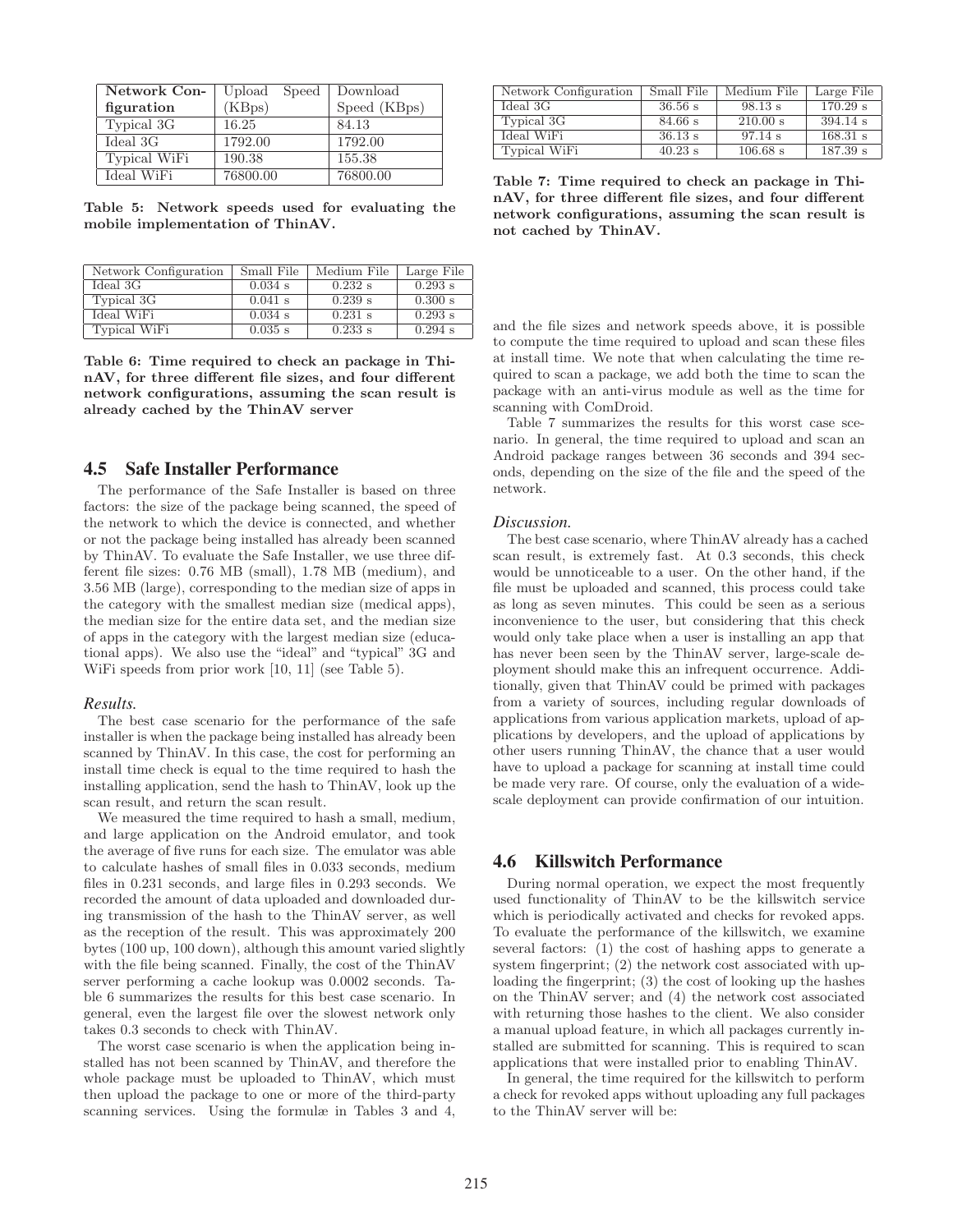$$
h_1 = \text{time to hash all packages}
$$
  
\n
$$
s_u = \text{hash upload size}
$$
  
\n
$$
sp_u = \text{link upload speed}
$$
  
\n
$$
c_1 = \text{cache lookup time}
$$
  
\n
$$
s_d = \text{response download size}
$$
  
\n
$$
sp_d = \text{link download speed}
$$
  
\n(1)

$$
t_1 = h_1 + \frac{s_u}{sp_u} + c_1 + \frac{s_d}{sp_d}
$$

Because the cost of performing a manual upload of missing packages is dominated by upload and scanning costs (similar to the safe installer above), we include only these costs in the calculation. The time required for the killswitch to manually upload missing packages is:

> $s_u$  = package upload size  $sp_u =$ link upload speed  $t_s$  = time to scan all applications (2)

$$
t_2 = \frac{s_u}{sp_u} + t_s
$$

To test the performance of the hashing function, we installed the top five apps from each of the 21 Google Play app categories (on top of the 5 default non-system apps) on the Android emulator. After installation, we generated a complete system fingerprint (i.e., a hash for each app installed on the user partition) ten times and recorded the average time. This represents the worst case scenario in which none of the apps on the device have been hashed before, and all hashes must be computed. Next, we generate another ten fingerprints and record the average time. The cache created in the previous test was left intact, however. This represents the best case scenario in which all of the apps on the phone have already been hashed and the phone fingerprint is stored locally.

Under normal use it is likely to expect that the typical scenario would in fact be the best case scenario, or very close to it. After the first fingerprint has been generated, the only time an app will have to be hashed is when it has not been seen by the killswitch, meaning it has just been installed. Unless a user installs numerous apps between the scheduled runs of the killswitch, it is likely the number of apps that need to be hashed would be near zero.

Combining the hashing performance with the file size data for the data set, the scanner performance functions in Tables 3 and 4, and the experimental network performance measurements from [10], we calculate the cost of performing manual uploads, as well as the cost of fingerprinting based on Equations 1 and 2.

#### *Results.*

Figure 7 shows the best (cached) and worst (uncached) case scenarios for the fingerprint generation time as a function of both the number of packages on the device and the total size of those packages.

It is clear that time to generate a system fingerprint grows linearly with both the number and size of packages on the device. In the worst case, with 110 apps on the device, it only takes 29.95 seconds to generate a system fingerprint. The best case scenario is better, with a fingerprint being



**Figure 7: Time required to generate a complete system fingerprint as a function of the number of packages installed on the device (a) and the total size of those packages (b). Both figures show the average time when all of the package hashes have been stored (cached) and when none of the package hashes are stored (uncached). Figure (a) also includes the number of bytes sent and received when communicating the fingerprint to the ThinAV server.**

generated in 1.09 seconds for the same 110 apps when the fingerprint has been cached.

Data usage grows linearly with the number of packages on the device. The data consumption ranges from 3.64 KB for 110 apps, down to 261 bytes for 5 apps. The majority of this transmission is in the form of the uploaded fingerprint, as the response from ThinAV only downloads 70 bytes from the server when the fingerprint contains no hashes corresponding to malicious apps.

The current implementation of the ThinAV client is scheduled to run the killswitch service every 15 minutes. Table 8 shows how much data would be consumed by ThinAV (under the current configuration) over different lengths of time

|        | Interval   Data Consump-   Data Consump- |                   |
|--------|------------------------------------------|-------------------|
|        | $\frac{1}{100}$ (5 Apps)                 | tion $(110$ Apps) |
| 1 Day  | 24.47 KB                                 | 349.41 KB         |
| 1 Week | 171.28 KB                                | 2.39 MB           |
|        | $1 \text{ Month}$   5.19 MB              | 74.04 MB          |

**Table 8: Data consumption of ThinAV killswitch over different time periods, for 5 and 110 apps installed on the device, assuming the killswitch is scheduled to run every 15 minutes.**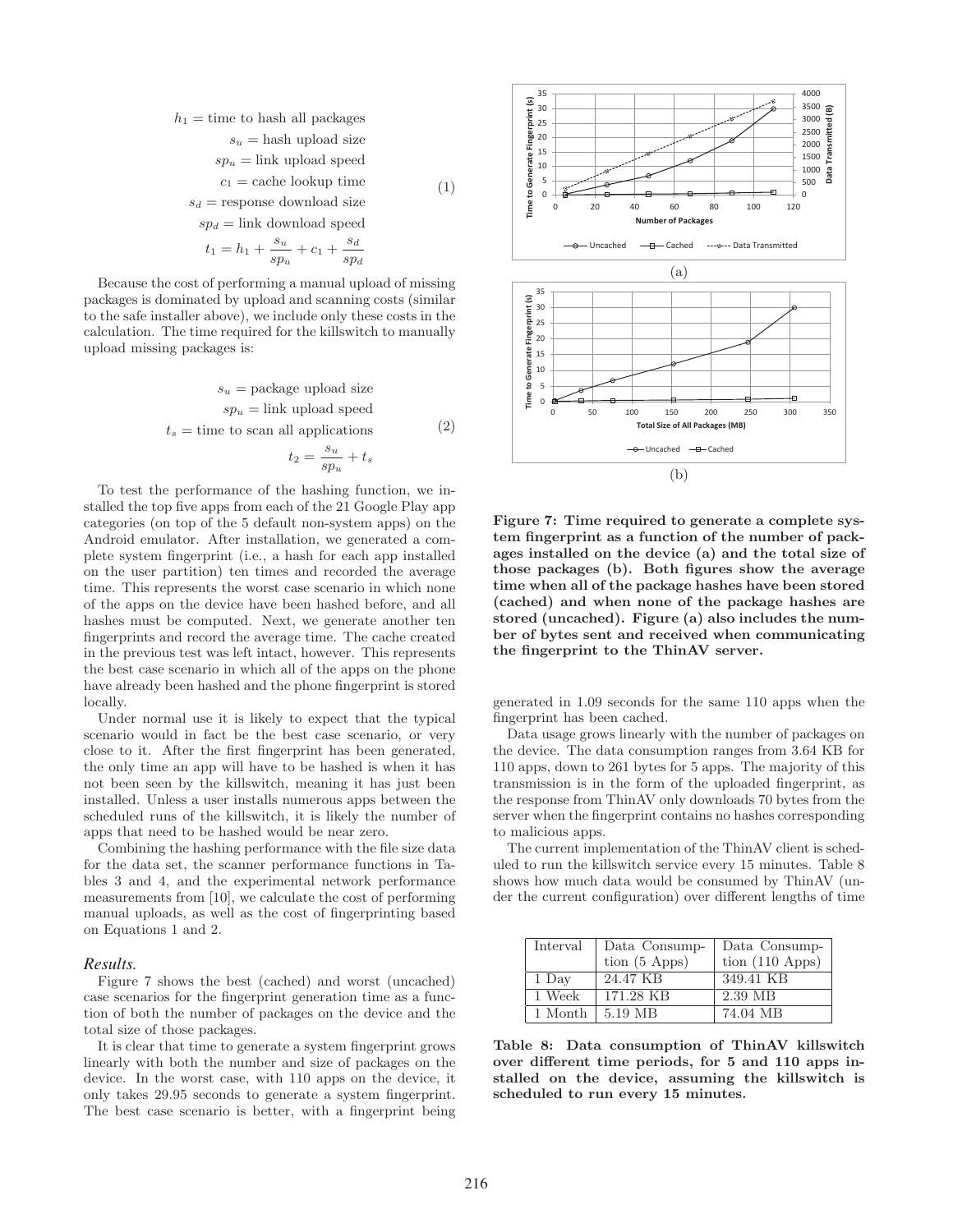| Scenario                                                           | Time (seconds) |
|--------------------------------------------------------------------|----------------|
| 110 apps / ideal 3G / no hashes cached                             | 26.206         |
| 110 apps / typical 3G / no hashes cached                           | 26.430         |
| 110 apps / ideal WiFi / no hashes cached                           | 26.204         |
| 110 apps / typical WiFi / no hashes cached                         | 26.223         |
|                                                                    |                |
| 110 apps $\frac{7 \text{ ideal } 3G}{2 \text{ all hashes cached}}$ | 3.424          |
| 110 apps / typical $3\overline{G}$ / all hashes cached             | 3.478          |
| 110 apps / ideal WiFi / all hashes cached                          | 3.423          |
| 110 apps / typical WiFi / all hashes cached                        | 3.428          |
|                                                                    |                |
| 26 apps / ideal 3G / no hashes cached                              | 1.034          |
| typical 3G / no hashes cached<br>$26$ apps /                       | 1.258          |
| 26 apps / ideal WiFi / no hashes cached                            | 1.032          |
| 26 apps / typical WiFi / no hashes cached                          | 1.051          |
|                                                                    |                |
| ideal $3\overline{G}$ / all hashes cached<br>$26$ apps /           | 0.285          |
| 26 apps / typical 3G / all hashes cached                           | 0.339          |
| ideal WiFi / all hashes cached<br>$26$ apps /                      | 0.285          |
| $26$ apps / typical WiFi / all hashes cached                       | 0.290          |

**Table 9: Time required to complete the fingerprinting operation for different numbers of applications, network performance, and caching scenarios.**

and with two sets of installed apps (5 and 110).

Using the same network measurements from Section 4.5, the measured fingerprint generation times, and data transmission totals, it is possible to compute a variety of potential running times for the entire fingerprinting operation of ThinAV killswitch using Equation 1. These values are summarized in Table 9.

|             | Total Data Uploaded (MB) |         |         |
|-------------|--------------------------|---------|---------|
| Scenario    | 10 Apps                  | 25 Apps | 50 Apps |
| Small Apps  | 7.643                    | 19.108  | 38.216  |
| Medium Apps | 17.775                   | 44.438  | 88.875  |
| Large Apps  | 35.570                   | 88.925  | 177.850 |

**Table 10: Total upload sizes used for calculations of manual scanning performance.**

For calculating the cost of manually uploading missing packages, we use the package size averages from Section 4.5 and use three sets of apps (10, 25, and 50 apps). Table 10 summarizes the total amount of data that would be uploaded for different numbers of apps of different sizes. The upload times for the different numbers and sizes of apps are summarized in Table 11. Using the size and quantity of each app, the scanning time could then be computed using the equations in Tables 3 and 4. These results are summarized in Table 12. Finally, referring to Equation 2, it is possible to compute the time required to upload and scan missing apps under different scenarios.

The best case scenario is when ten small apps are uploaded and scanned over an ideal WiFi connection. This takes 289.2 seconds, or just under five minutes. The worst case scenario is where 50 large apps are uploaded and scanned over a typical 3G connection. This operation takes 17351.2 seconds, or nearly five hours. However, if the same operation is performed over a typical WiFi connection, the time required to complete this one-time operation drops by more than half, to 1.95 hours.

|              | Upload Time (Seconds) |                      |          |           |
|--------------|-----------------------|----------------------|----------|-----------|
| Scenario     |                       | $\overline{10}$ Apps | 25 Apps  | $50$ Apps |
|              | Small Apps            | 4.367                | 10.919   | 21.837    |
| Ideal 3G     | Medium Apps           | 10.157               | 25.393   | 50.786    |
|              | Large Apps            | 20.326               | 50.814   | 101.629   |
|              | Small Apps            | 485.360              | 1213.400 | 2426.801  |
| Typical 3G   | Medium Apps           | 1128.781             | 2821.953 | 5643.907  |
|              | Large Apps            | 2258.833             | 5647.082 | 11294.164 |
|              | Small Apps            | 0.102                | 0.255    | 0.510     |
| Ideal WiFi   | Medium Apps           | 0.237                | 0.593    | 1.185     |
|              | Large Apps            | 0.474                | 1.186    | 2.371     |
|              | Small Apps            | 41.111               | 102.777  | 205.553   |
| Typical WiFi | Medium Apps           | 95.609               | 239.023  | 478.046   |
|              | Large Apps            | 191.326              | 478.315  | 956.630   |

**Table 11: Upload times for the values in Table 10, for four different network configurations.**

|                          | Scanning Time (Seconds) |          |           |
|--------------------------|-------------------------|----------|-----------|
| Scenario                 | 10 Apps                 | 25 Apps  | $50$ Apps |
| Small Apps / Kaspersky   | 161.021                 | 402.552  | 805.104   |
| Medium Apps / VirusChief | 634.032                 | 1585.080 | 3170.159  |
| Large Apps / VirusChief  | 1104.893                | 2762.232 | 5524.465  |
| Small Apps / ComDroid    | 107.224                 | 252.563  | 494.796   |
| Medium Apps / ComDroid   | 120.919                 | 266.259  | 508.491   |
| Large Apps / ComDroid    | 144.972                 | 290.312  | 532.544   |

**Table 12: Scan times for different numbers of apps with small, medium and large sizes, using conventional scanning engines (Kaspersky and VirusChief) as well as the Android-specific scanner, ComDroid.**

#### *Discussion.*

During long-term use of ThinAV, fingerprinting installed apps is the only operation that would likely take place frequently. In the best case, the killswitch requires about 1 second of computation followed by less than 4 KB of data transmission for a set of 110 installed apps. This operation would be unnoticeable to a user, especially on a physical Android device, which is typically more powerful than the Android emulator.

In terms of data consumption, the 74 MB per month for uploading the fingerprint of 110 apps is non-trivial, particularly for users with pay-as-you-go type data plans. We note, however, that data consumption can be lowered by reducing the frequency with which the killswitch is run. Compressing the data for fingerprint submission and response retrieval is possible and would likely also reduce data consumption.

## 5. LIMITATIONS

We have shown that despite being in an early prototype form, ThinAV could be realistically deployed on actual devices as a free and lightweight anti-malware system. We now discuss some of the limitations of the prototype and the system overall.

OS modification. Because the Package Installer is part of the core Android OS, ThinAV cannot be installed on any Android device as an application. Instead, the underlying OS must be replaced with a ThinAV-enabled version. Alternatively, Google and other phone manufacturers could incorporate ThinAV directly into their own builds.

Test environment. All tests in our experiment were performed on the Android emulator. While we believe the em